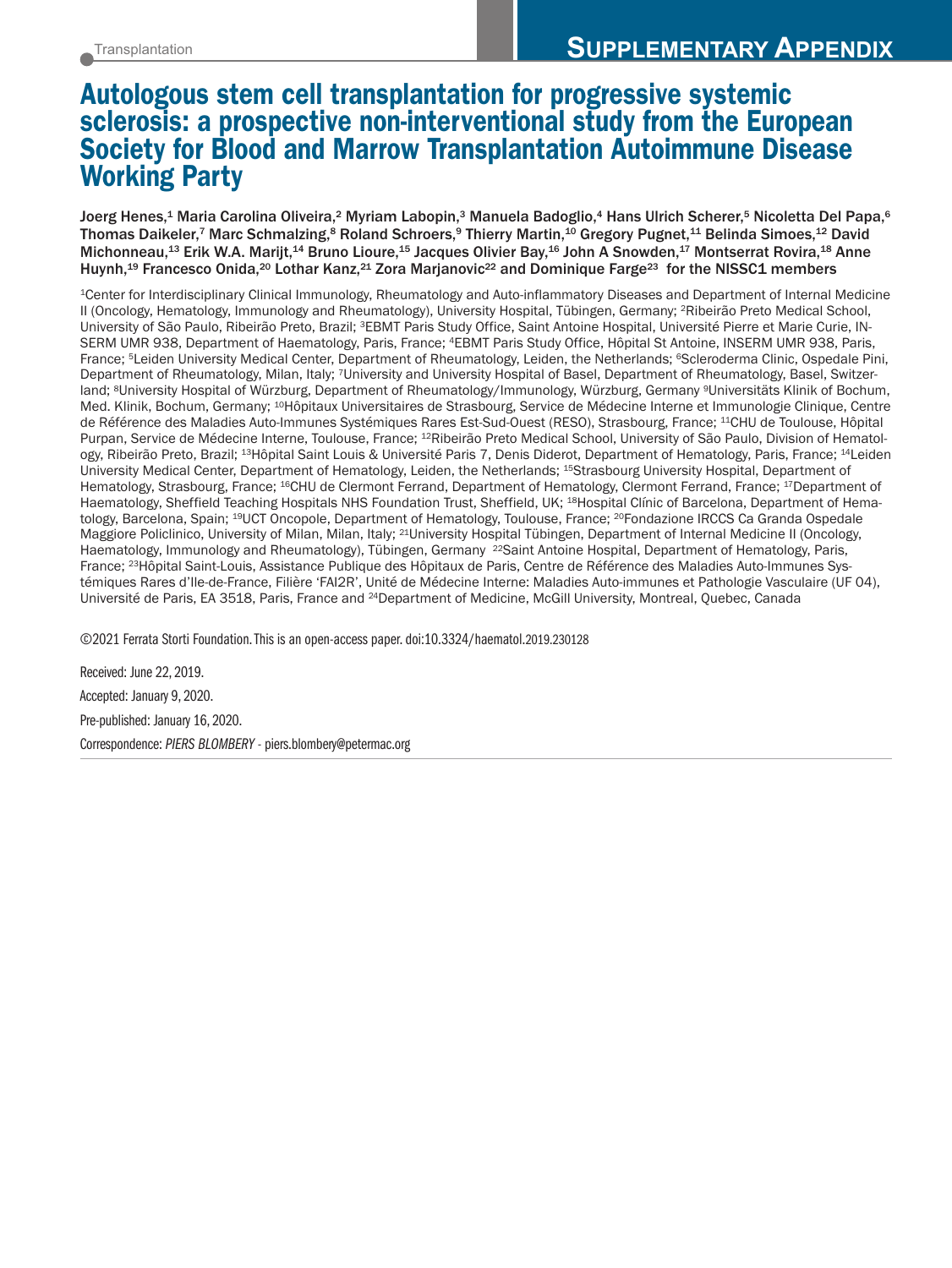# **Supplementary appendix**

### **Table S1 : Inclusion / exclusion criteria and endpoints**

#### **Inclusion/ exclusion criteria**

#### **Inclusion criteria:**

#### **a.** Autologous HSCT

- **b.** Age between 18 and 65 years at time of transplant.
- **c.** Established diagnosis of progressive SSc according to ACR/EULAR-criteria

#### **Exclusion criteria:**

- Age <18 years at transplant
- **Pregnancy or inadequate contraception**
- Severe concomitant disease
	- Severe heart failure with Ejection Fraction < 40% by cardiac echo
	- Pulmonary arterial hypertension with systolic PAP > 50mm Hg
	- Kidney insufficiency: creatinine clearance <30ml/min (recommended: Cockcroft-Gault formula)
	- concurrent neoplasms or myelodysplasia
- Reduced lung function
	- FVC < 50% of normal
	- $\bullet$  DLCO < 30%
- **Previously damaged bone marrow** 
	- Leukopenia < 2,000/mmm3
	- Thrombopenia < 100,000/ mmm3
- Uncontrolled severe infection (Hepatitis B/C, HIV, Salmonella carrier, syphilis, tuberculosis)
- Severe concomitant psychiatric illness (depression, psychosis)

#### **Study endpoints**

#### **Primary end point:**

Progression free survival (PFS), defined as survival since Baseline (the 1st day of mobilisation) without evidence of progression of SSc.

**Progression** is defined as any of the following changes from baseline:

- Death from SSc
- $\blacksquare$  10% drop in FVC and/or  $\blacksquare$  15% drop in DLCO (of predicted values)
- 15% drop in LVEF by echo or MUGA
- 15% drop in body weight
- 30% drop in creatinine clearance
- 25% increase in modified Rodnan skin score (mRSS)
- 0.5 increase in SHAQ

#### **Secondary end points:**

#### **Safety**

Treatment related toxicity throughout the study period

Incidence of Adverse Events (AE) and Serious Adverse Events (SAE)

Neutrophil and platelet engraftment, defined as first day after transplantation with absolute neutrophil count > 500 cells/ $\mu$ L and >20.000 platelets/ $\mu$ L without platelet transfusion, respectively

#### **Overall Survival**

#### **Response to treatment**

Response to treatment within 1 year following autologous HSCT, defined as

- 25% improvement in mRSS and/or
- ≥10% improvement in DLCO or FVC

as compared to baseline without need of further immunosuppression

**Improvement in Quality of life** assessed by SHAQ evolution (Scleroderma Health Assessment Questionnaire)

**100-day Treatment related mortality (TRM)** defined as any death during 100 day following transplant that cannot be attributed to progression or relapse of the disease.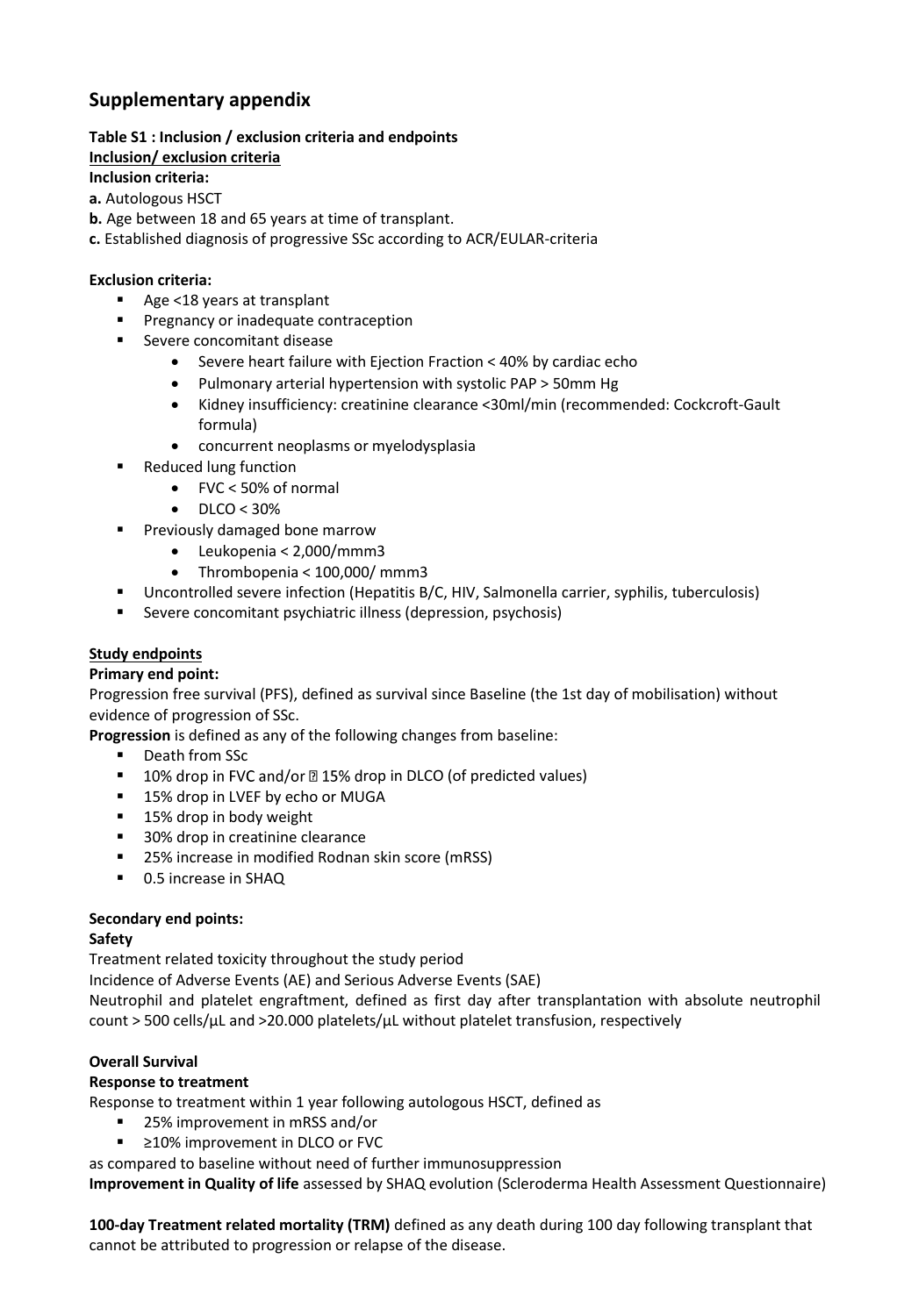| <b>Montserrat Rovira</b>   | Hematology        | Barcelona               | Spain           |
|----------------------------|-------------------|-------------------------|-----------------|
| Gerard Espinosa            | Rheumatology      | Barcelona               | Spain           |
| Jakob Passweg              | Hematology        | Basel                   | Switzerland     |
| <b>Thomas Daikeler</b>     | Rheumatology      | Basel                   | Switzerland     |
| <b>Roland Schroers</b>     | Hematology        | Bochum                  | Germany         |
| Lars Petersen              | Rheumatologist    | <b>Bochum</b>           | Germany         |
| Jacques Olivier Bay        | Hematology        | <b>Clermont Ferrand</b> | France          |
| W.A. Marijt                | Hematology        | Leiden                  | The Netherlands |
| <b>Hans Ulrich Scherer</b> | Rheumatology      | Leiden                  | The Netherlands |
| Francesco Onida            | Hematology        | Milan                   | Italy           |
| Nicoletta Del Papa         | Rheumatology      | Milan                   | Italy           |
| Zora Marjanovic            | Hematology        | Paris (Saint Antoine)   | France          |
| Dominique Farge            | Internal medicine | Paris (Saint Louis)     | France          |
| David Michaunneau          | Hematology        | Paris (Saint Louis)     | France          |
| <b>Belinda Simoes</b>      | Hematology        | Ribeirao "Preto         | <b>Brazil</b>   |
| Maria Carolina Oliveira    | Rheumatology      | Ribeirao "Preto         | <b>Brazil</b>   |
| <b>Bruno Lioure</b>        | Hematology        | Strasbourg              | France          |
| <b>Thierry Martin</b>      | Rheumatology      | Strasbourg              | France          |
| Anne Huynh                 | Hematology        | Toulouse                | France          |
| <b>Gregory Pugnet</b>      | Rheumatology      | Toulouse                | France          |
| Lothar Kanz                | Hematology        | Tuebingen               | Germany         |
| Joerg Henes                | Rheumatology      | Tuebingen               | Germany         |
| <b>Marc Schmalzing</b>     | Rheumatology      | Würzburg                | Germany         |
|                            |                   |                         |                 |

## **Table S2: Representatives from participating center, in alphabetic order according to city**